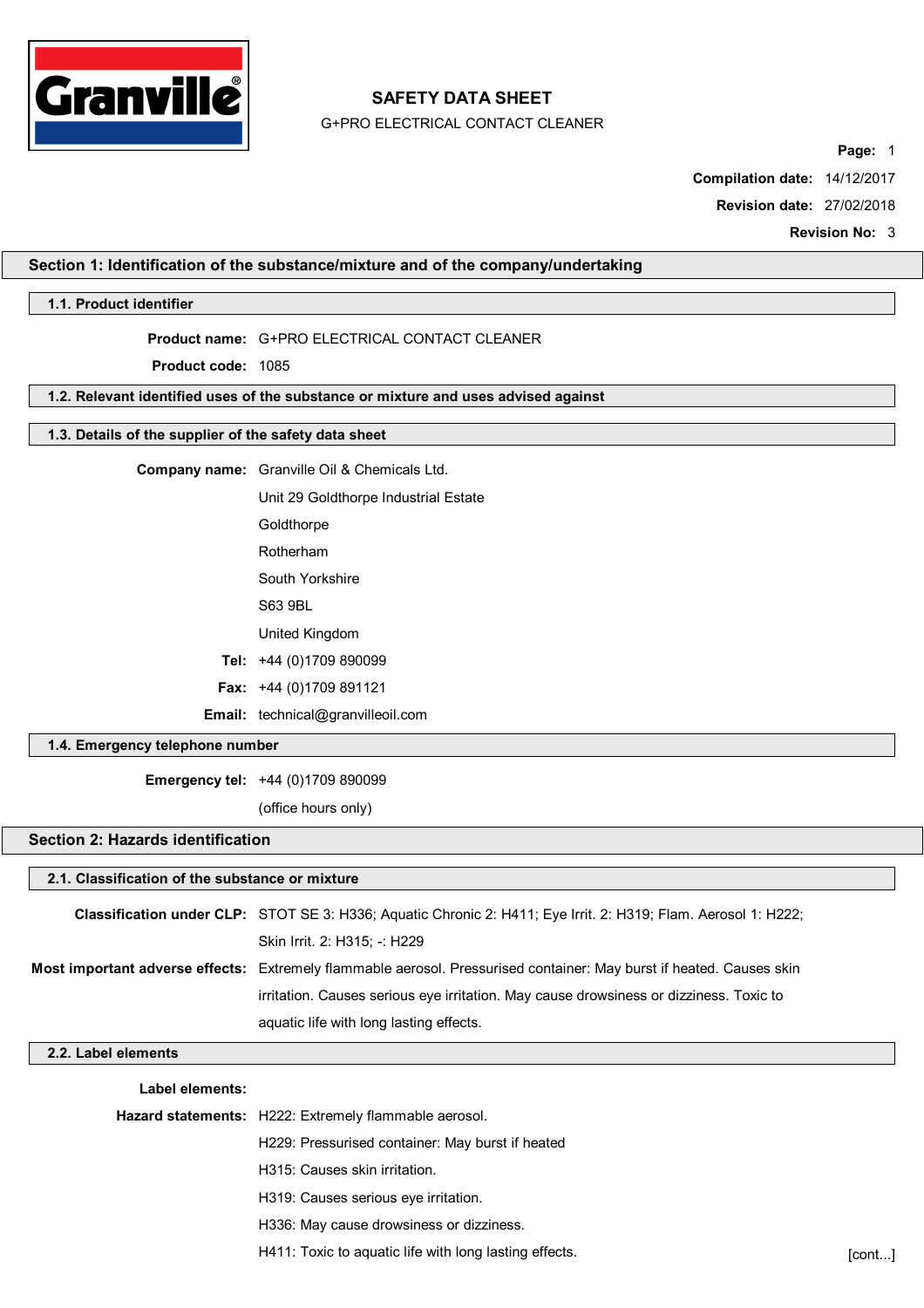## G+PRO ELECTRICAL CONTACT CLEANER

**Page:** 2

| Hazard pictograms: GHS02: Flame |                                                                                      |
|---------------------------------|--------------------------------------------------------------------------------------|
|                                 | GHS07: Exclamation mark                                                              |
|                                 | GHS09: Environmental                                                                 |
|                                 |                                                                                      |
| Signal words: Danger            |                                                                                      |
|                                 | Precautionary statements: P102: Keep out of reach of children.                       |
|                                 | P210: Keep away from heat, hot surfaces, sparks, open flames and other ignition      |
|                                 | sources. No smoking.                                                                 |
|                                 | P211: Do not spray on an open flame or other ignition source.                        |
|                                 | P251: Do not pierce or burn, even after use.                                         |
|                                 | P280: Wear protective gloves/protective clothing/eye protection/face protection.     |
|                                 | P302+352: IF ON SKIN: Wash with plenty of water/.                                    |
|                                 | P304+340: IF INHALED: Remove person to fresh air and keep comfortable for breathing. |
|                                 | $P410+412$ : Protect from sunlight. Do not expose to temperatures exceeding 50 °C.   |

## **2.3. Other hazards**

**Other hazards:** In use, may form flammable / explosive vapour-air mixture.

**PBT:** This product is not identified as a PBT/vPvB substance.

# **Section 3: Composition/information on ingredients**

### **3.2. Mixtures**

### **Hazardous ingredients:**

## NAPHTHA (PETROLEUM) HYDROTREATED, LIGHT, LOW BOILING POINT

| <b>EINECS</b> | CAS        | PBT / WEL | <b>CLP Classification</b>                                                                                  | Percent |
|---------------|------------|-----------|------------------------------------------------------------------------------------------------------------|---------|
| 265-151-9     | 64742-49-0 |           | Flam. Lig. 2: H225; Asp. Tox. 1: H304;<br>Skin Irrit. 2: H315; STOT SE 3: H336;<br>Aquatic Chronic 2: H411 | 30-50%  |

## PROPAN-2-OL

| 200-661-7 | 67-63-0 | Flam. Liq. 2: H225; Eye Irrit. 2: H319; | 10-30% |
|-----------|---------|-----------------------------------------|--------|
|           |         | ' STOT SE 3: H336                       |        |

# **Section 4: First aid measures**

## **4.1. Description of first aid measures**

**Skin contact:** Remove all contaminated clothes and footwear immediately unless stuck to skin.

Drench the affected skin with running water for 10 minutes or longer if substance is still on skin.

**Eye contact:** Bathe the eye with running water for 15 minutes. Consult a doctor.

**Ingestion:** Do not induce vomiting. Consult a doctor.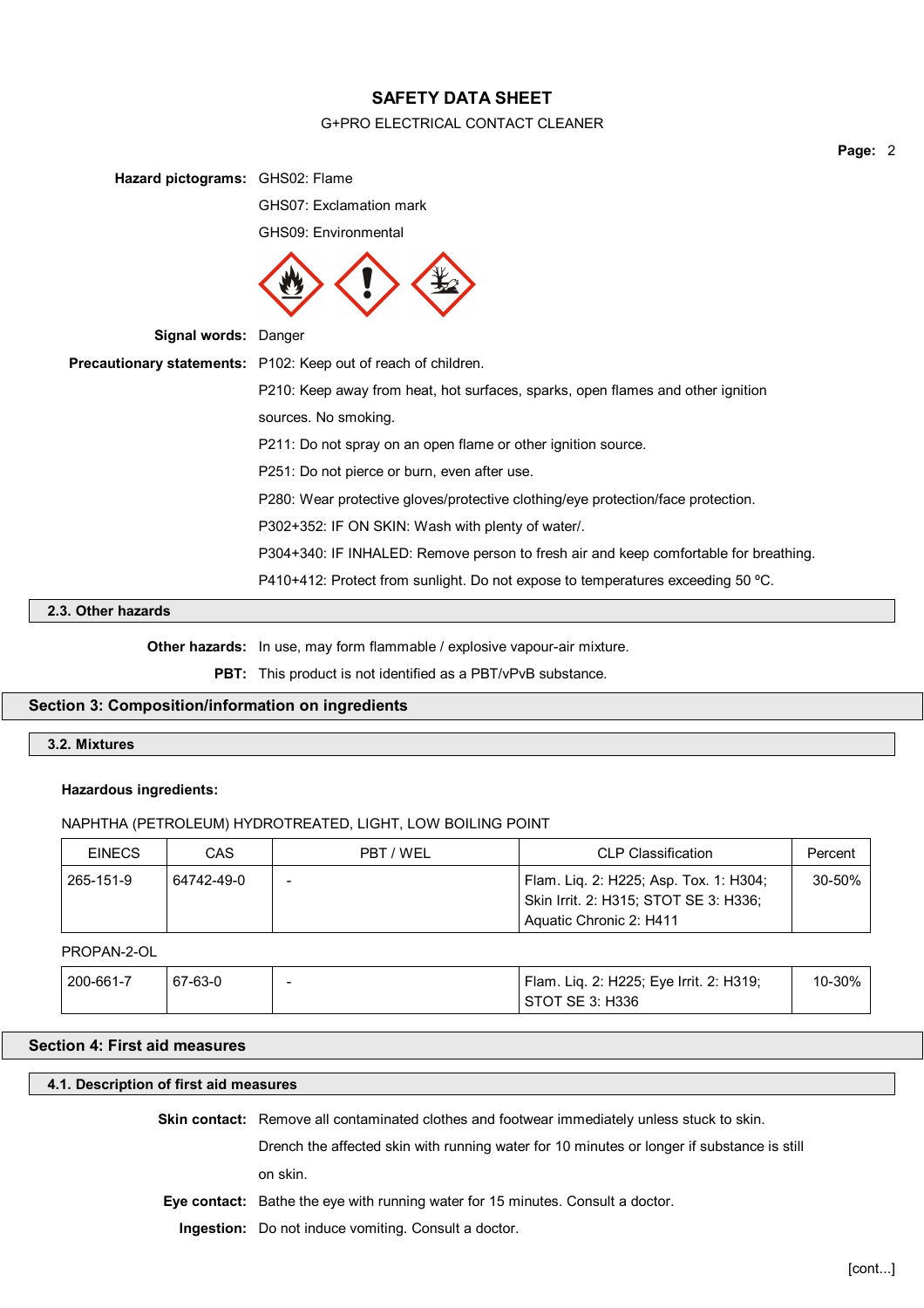## G+PRO ELECTRICAL CONTACT CLEANER

**Inhalation:** Move to fresh air in case of accidental inhalation of vapours.

#### **4.2. Most important symptoms and effects, both acute and delayed**

**Skin contact:** There may be mild irritation at the site of contact.

**Eye contact:** There may be irritation and redness.

**Ingestion:** There may be soreness and redness of the mouth and throat.

**Inhalation:** There may be irritation of the throat with a feeling of tightness in the chest.

#### **Delayed / immediate effects:** No data available.

**4.3. Indication of any immediate medical attention and special treatment needed**

# **Section 5: Fire-fighting measures**

#### **5.1. Extinguishing media**

**Extinguishing media:** Suitable extinguishing media for the surrounding fire should be used.

### **5.2. Special hazards arising from the substance or mixture**

**Exposure hazards:** Extremely flammable. In combustion emits toxic fumes. Forms explosive air-vapour

mixture. Vapour may travel considerable distance to source of ignition and flash back.

### **5.3. Advice for fire-fighters**

**Advice for fire-fighters:** Wear self-contained breathing apparatus. Wear protective clothing to prevent contact

with skin and eyes.

## **Section 6: Accidental release measures**

## **6.1. Personal precautions, protective equipment and emergency procedures**

**Personal precautions:** Refer to section 8 of SDS for personal protection details. Eliminate all sources of

ignition. If outside do not approach from downwind.

## **6.2. Environmental precautions**

**Environmental precautions:** Do not discharge into drains or rivers. Contain the spillage using bunding.

## **6.3. Methods and material for containment and cleaning up**

**Clean-up procedures:** Absorb into dry earth or sand. Do not use equipment in clean-up procedure which may produce sparks. Clean-up should be dealt with only by qualified personnel familiar with the specific substance.

#### **6.4. Reference to other sections**

**Reference to other sections:** Refer to section 8 of SDS.

## **Section 7: Handling and storage**

#### **7.1. Precautions for safe handling**

**Handling requirements:** Ensure there is sufficient ventilation of the area. Do not handle in a confined space.

Smoking is forbidden. Use non-sparking tools.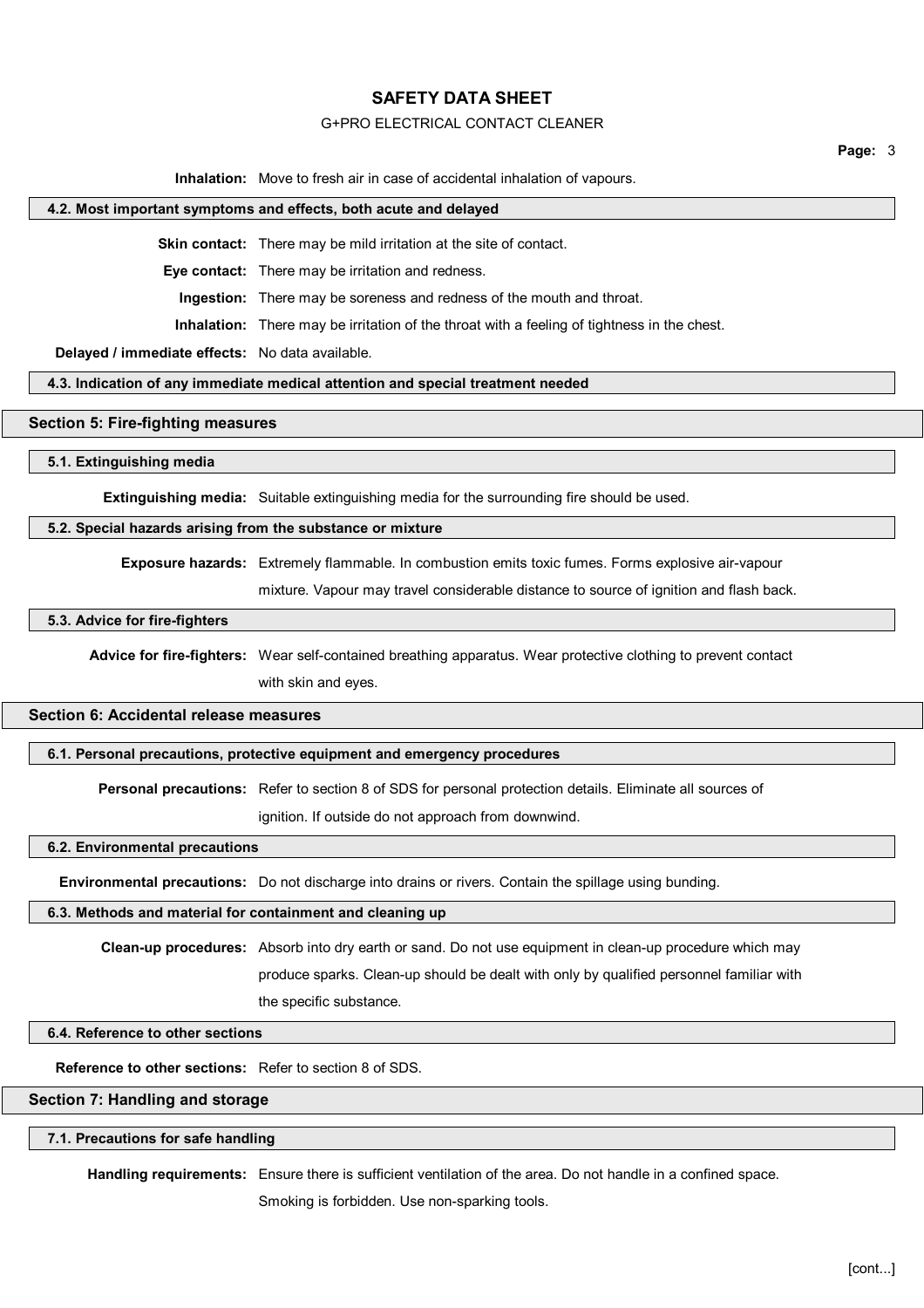## G+PRO ELECTRICAL CONTACT CLEANER

## **Page:** 4

### **7.2. Conditions for safe storage, including any incompatibilities**

**Storage conditions:** Store in a cool, well ventilated area. Keep container tightly closed. Keep away from direct

sunlight. Keep away from sources of ignition.

**Suitable packaging:** Must only be kept in original packaging.

### **7.3. Specific end use(s)**

**Specific end use(s):** No data available.

## **Section 8: Exposure controls/personal protection**

## **8.1. Control parameters**

## **Hazardous ingredients:**

## **NAPHTHA (PETROLEUM) HYDROTREATED, LIGHT, LOW BOILING POINT**

## **Workplace exposure limits: Respirable dust**

| State | 8 hour TWA | 15 min. STEL | <b>8 hour TWA</b> | 15 min. STEL |
|-------|------------|--------------|-------------------|--------------|
| ⊏∪    | 1200mg/m3  |              |                   |              |

# **PROPAN-2-OL**

|  | UK | nη<br>.<br>$-$<br>$  -$<br>$\sim$ | ור:<br><br>$- - - -$<br>. .<br>___ |  |  |
|--|----|-----------------------------------|------------------------------------|--|--|
|--|----|-----------------------------------|------------------------------------|--|--|

## **DNEL/PNEC Values**

### **Hazardous ingredients:**

## **NAPHTHA (PETROLEUM) HYDROTREATED, LIGHT, LOW BOILING POINT**

| Type        | Exposure   | Value        | Population | Effect   |
|-------------|------------|--------------|------------|----------|
| <b>DNEL</b> | Dermal     | 773ml/kg/day | Workers    | Systemic |
| <b>DNEL</b> | Inhalation | 2035mg/m3    | Workers    | Systemic |
| <b>DNEL</b> | Dermal     | 699mg/kg/day | Consumers  | Systemic |
| <b>DNEL</b> | Inhalation | 608mg/m3     | Consumers  | Systemic |
| <b>DNEL</b> | Oral       | 699mg/kg/day | Consumers  | Systemic |

## **8.2. Exposure controls**

| <b>Engineering measures:</b> Ensure there is sufficient ventilation of the area. Ensure lighting and electrical |  |  |
|-----------------------------------------------------------------------------------------------------------------|--|--|
| equipment are not a source of ignition.                                                                         |  |  |
| <b>Respiratory protection:</b> Respiratory protection not required.                                             |  |  |
| <b>Hand protection:</b> Chemically resistant gloves                                                             |  |  |
| Eye protection: Safety glasses. Ensure eye bath is to hand.                                                     |  |  |
| <b>Skin protection:</b> Protective clothing.                                                                    |  |  |
| <b>Environmental:</b> Prevent from entering in public sewers or the immediate environment.                      |  |  |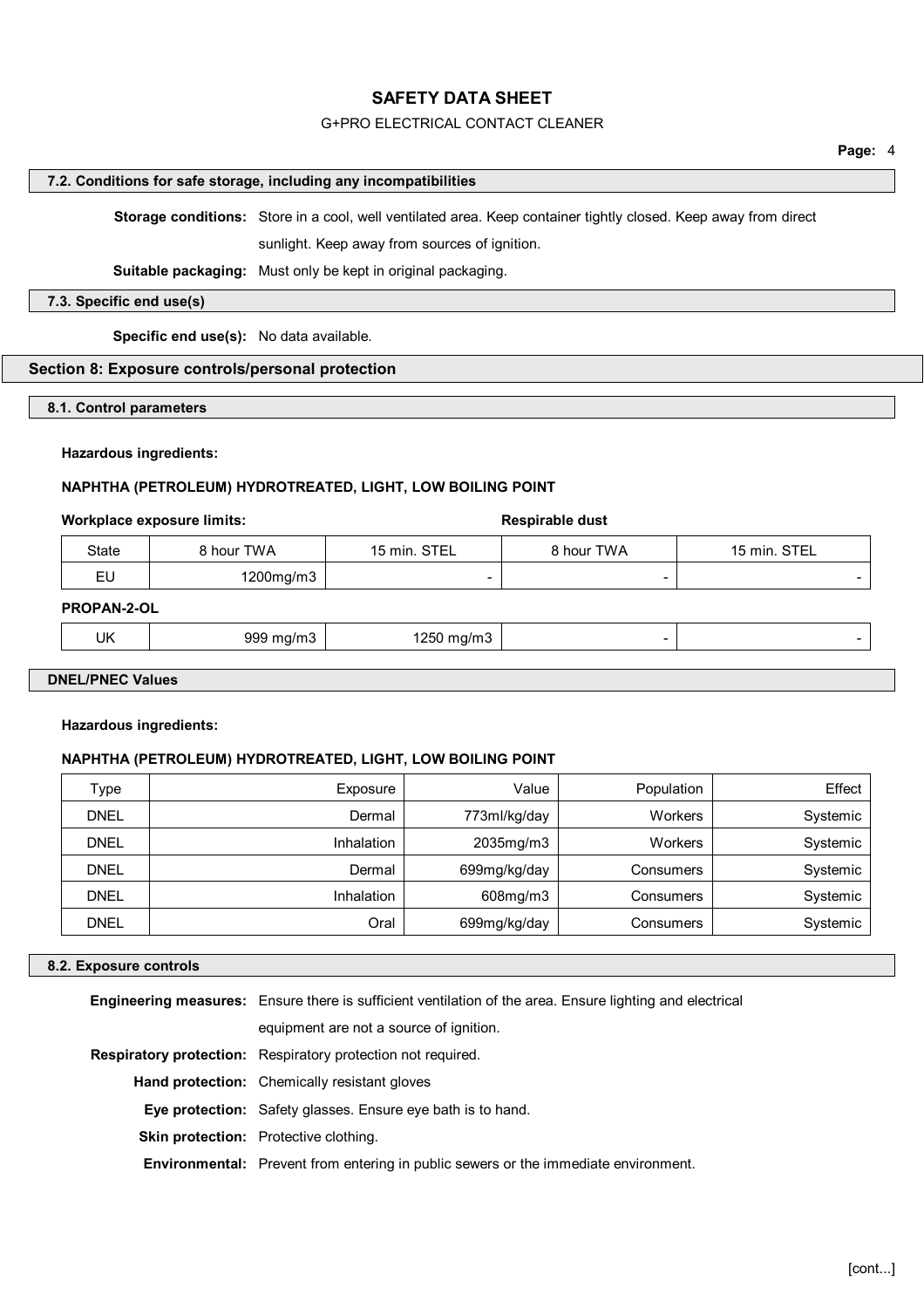# G+PRO ELECTRICAL CONTACT CLEANER

**Page:** 5

### **Section 9: Physical and chemical properties**

#### **9.1. Information on basic physical and chemical properties**

**State:** Aerosol

**Colour:** Colourless

**Odour:** Characteristic odour

**Flash point°C:** -60 **Relative density:** 0.71

**9.2. Other information**

**Other information:** No data available

## **Section 10: Stability and reactivity**

**10.1. Reactivity**

**Reactivity:** Stable under recommended transport or storage conditions.

**10.2. Chemical stability**

**Chemical stability:** Stable under normal conditions. Stable at room temperature.

## **10.3. Possibility of hazardous reactions**

**Hazardous reactions:** Hazardous reactions will not occur under normal transport or storage conditions.

## **10.4. Conditions to avoid**

**Conditions to avoid:** Direct sunlight. Heat. Hot surfaces. Sources of ignition. Flames.

**10.5. Incompatible materials**

**Materials to avoid:** Strong oxidising agents. Strong acids.

## **10.6. Hazardous decomposition products**

**Haz. decomp. products:** In combustion emits toxic fumes.

#### **Section 11: Toxicological information**

#### **11.1. Information on toxicological effects**

**Hazardous ingredients:**

#### **NAPHTHA (PETROLEUM) HYDROTREATED, LIGHT, LOW BOILING POINT**

| DERMAL | <b>RAT</b> | LD50    | 2000 | mg/kg |
|--------|------------|---------|------|-------|
| GASES  | <b>RAT</b> | 4H LC50 | >20  | mg/l  |
| ORAL   | RAT        | LD50    | 2000 | mg/kg |

### **PROPAN-2-OL**

| <b>IVN</b> | <b>RAT</b> | LD50 | 1088 | ma/ka |
|------------|------------|------|------|-------|
|------------|------------|------|------|-------|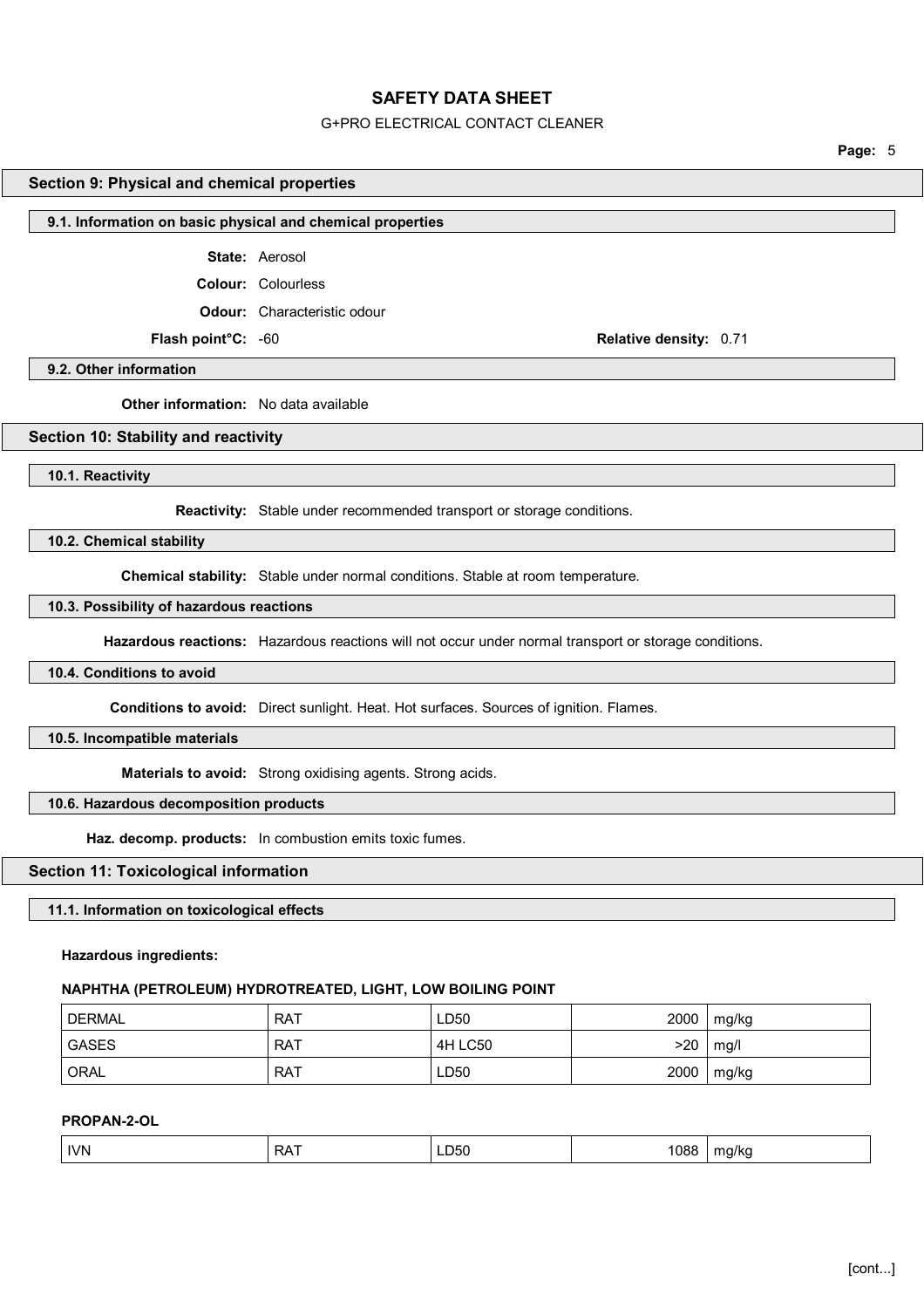# G+PRO ELECTRICAL CONTACT CLEANER

**Page:** 6

| ORL <sup>'</sup> | <b>MUS</b> | LD50        | 3600 | mg/kg |
|------------------|------------|-------------|------|-------|
| <b>ORL</b>       | , RAT      | LD50        | 5045 | mg/kg |
| SCU              | <b>MUS</b> | <b>LDLO</b> | 6    | gm/kg |

### **Relevant hazards for product:**

| Hazard                        | Route | Basis                 |
|-------------------------------|-------|-----------------------|
| Skin corrosion/irritation     | DRM   | Hazardous: calculated |
| Serious eye damage/irritation | OPT   | Hazardous: calculated |
| STOT-single exposure          |       | Hazardous: calculated |

#### **Symptoms / routes of exposure**

**Skin contact:** There may be mild irritation at the site of contact.

**Eye contact:** There may be irritation and redness.

**Ingestion:** There may be soreness and redness of the mouth and throat.

**Inhalation:** There may be irritation of the throat with a feeling of tightness in the chest.

**Delayed / immediate effects:** No data available.

**Other information:** Not applicable.

## **Section 12: Ecological information**

## **12.1. Toxicity**

### **Hazardous ingredients:**

## **NAPHTHA (PETROLEUM) HYDROTREATED, LIGHT, LOW BOILING POINT**

| ALGAE       | 72H IC50        | <10 | mg/l         |
|-------------|-----------------|-----|--------------|
| DAPHNIA     | <b>48H EC50</b> | <10 | mg/l         |
| <b>FISH</b> | 96H LC50        | ~10 | $\vert$ mg/l |

## **12.2. Persistence and degradability**

**Persistence and degradability:** No data available.

**12.3. Bioaccumulative potential**

**Bioaccumulative potential:** No data available.

**12.4. Mobility in soil**

**Mobility:** No data available.

# **12.5. Results of PBT and vPvB assessment**

**PBT identification:** This product is not identified as a PBT/vPvB substance.

## **12.6. Other adverse effects**

**Other adverse effects:** Toxic to aquatic organisms.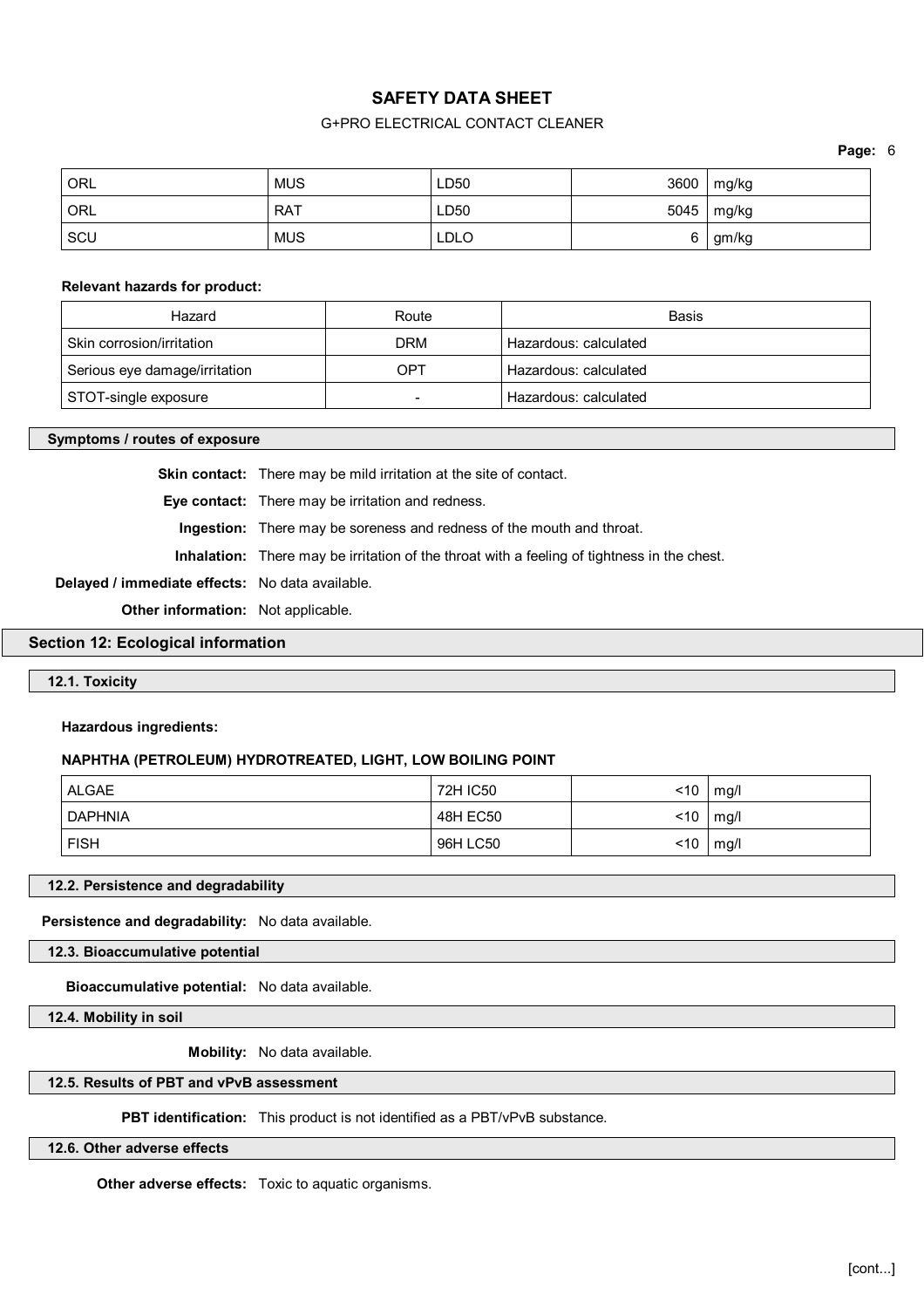# G+PRO ELECTRICAL CONTACT CLEANER

**Page:** 7

| <b>Section 13: Disposal considerations</b> |                                                                                                                     |  |  |  |
|--------------------------------------------|---------------------------------------------------------------------------------------------------------------------|--|--|--|
| 13.1. Waste treatment methods              |                                                                                                                     |  |  |  |
|                                            | Disposal operations: Transfer to a suitable container and arrange for collection by specialised disposal            |  |  |  |
|                                            | company.                                                                                                            |  |  |  |
| Recovery operations: Not applicable.       |                                                                                                                     |  |  |  |
| Disposal of packaging: Not applicable.     |                                                                                                                     |  |  |  |
|                                            | NB: The user's attention is drawn to the possible existence of regional or national                                 |  |  |  |
|                                            | regulations regarding disposal.                                                                                     |  |  |  |
| <b>Section 14: Transport information</b>   |                                                                                                                     |  |  |  |
| 14.1. UN number                            |                                                                                                                     |  |  |  |
| UN number: UN1950                          |                                                                                                                     |  |  |  |
| 14.2. UN proper shipping name              |                                                                                                                     |  |  |  |
| Shipping name: AEROSOLS                    |                                                                                                                     |  |  |  |
| 14.3. Transport hazard class(es)           |                                                                                                                     |  |  |  |
| Transport class: 2                         |                                                                                                                     |  |  |  |
| 14.4. Packing group                        |                                                                                                                     |  |  |  |
| 14.5. Environmental hazards                |                                                                                                                     |  |  |  |
| Environmentally hazardous: Yes             | Marine pollutant: No                                                                                                |  |  |  |
|                                            | 14.6. Special precautions for user                                                                                  |  |  |  |
|                                            | Special precautions: No special precautions.                                                                        |  |  |  |
| Tunnel code: D                             |                                                                                                                     |  |  |  |
| Transport category: 2                      |                                                                                                                     |  |  |  |
| <b>Section 15: Regulatory information</b>  |                                                                                                                     |  |  |  |
|                                            | 15.1. Safety, health and environmental regulations/legislation specific for the substance or mixture                |  |  |  |
| Specific regulations: Not applicable.      |                                                                                                                     |  |  |  |
| 15.2. Chemical Safety Assessment           |                                                                                                                     |  |  |  |
|                                            | Chemical safety assessment: A chemical safety assessment has not been carried out for the substance or the mixture  |  |  |  |
|                                            | by the supplier.                                                                                                    |  |  |  |
| <b>Section 16: Other information</b>       |                                                                                                                     |  |  |  |
|                                            |                                                                                                                     |  |  |  |
| <b>Other information</b>                   |                                                                                                                     |  |  |  |
|                                            |                                                                                                                     |  |  |  |
|                                            | Other information: This safety data sheet is prepared in accordance with Commission Regulation (EU) No<br>2015/830. |  |  |  |
|                                            | * indicates text in the SDS which has changed since the last revision.                                              |  |  |  |

**Phrases used in s.2 and s.3:** H222: Extremely flammable aerosol.